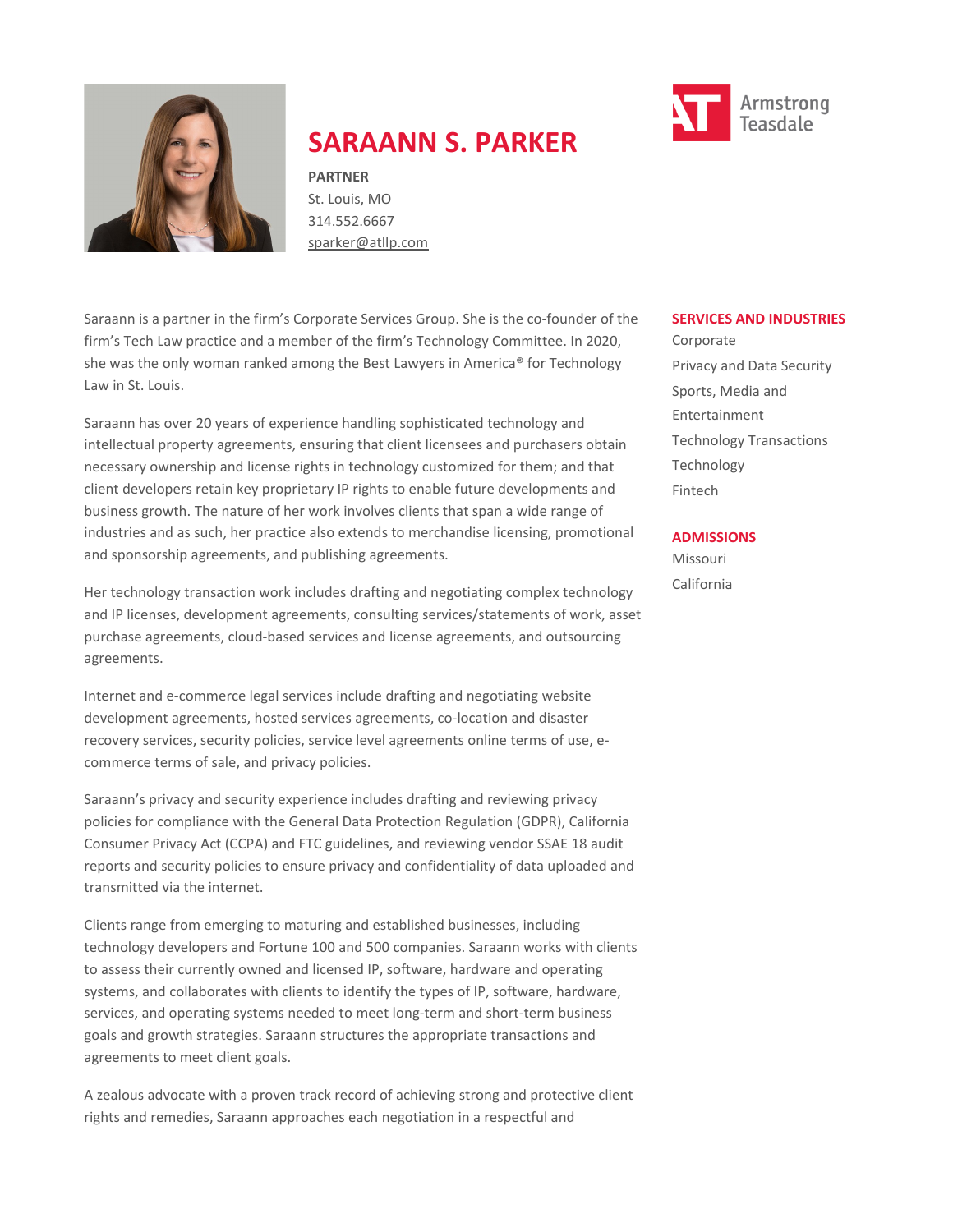collaborative manner to achieve an end result that is fair and satisfying, enabling positive business relationships among the parties.

### **Banking and Finance Industry Technology Transactions**

- Development of B2B and B2C platform for bank client; AI and MR used to generate business leads, service customers, commercialize private label product to banks, lenders, and credit agencies
- Master Services Agreement for multiple software and cloud apps for loan processing, origination and mortgage financing
- SaaS Agreement for insurance policy underwriter client cloud based full service (underwriting, premiums, product management, office in the cloud…)
- Real-time market data analytics, workflows, Machine Learning, AI
- Development of private label products, B2B and B2C portals
- Merchant Processing Agreements, payment gateway software (B2B and B2C)

### **Technology and IP Transactions**

- Prepares and negotiates complex software licenses, technology development agreements, cloud agreements (SaaS, PaaS, IaaS), website development and hosting agreements, and online terms and privacy polices customized to client needs.
- Simplifies the legal and business aspects of technology transactions, and develops comprehensive agreements in plain-English terms which allow clear yet comprehensive protections and obligations.
- Assists licensee/purchaser clients with assessing their long-term and short-term technology and IP business needs, and identifies the risks, costs and benefits of licensing and/or purchasing technology and other intellectual property.
- Negotiates terms enabling licensee clients to obtain the license, production, sale and exploitation rights, expanded divestiture rights, warranties and indemnities, robust confidentiality, privacy and security policies, and customized downtime remedies for business-critical online software.
- Protects the developer/licensor's rights with detailed license restrictions, reversions, termination rights, ownership clauses, continuous rights to license, sublicense and use, and non-compete terms.
- Negotiates favorable terms of sale, payment, royalties, advances, minimum commitments, reporting and audit rights, limited warranties, liability caps and narrowly tailored indemnification obligations.

### **Corporate Transactions**

• Partners with corporate M&A attorneys to prepare and negotiate the technology terms and conditions in technology asset sales and purchases, and mergers and acquisitions involving technology companies.

### **Software Audits**

• Represents worldwide corporations in responding to audit requests; prepares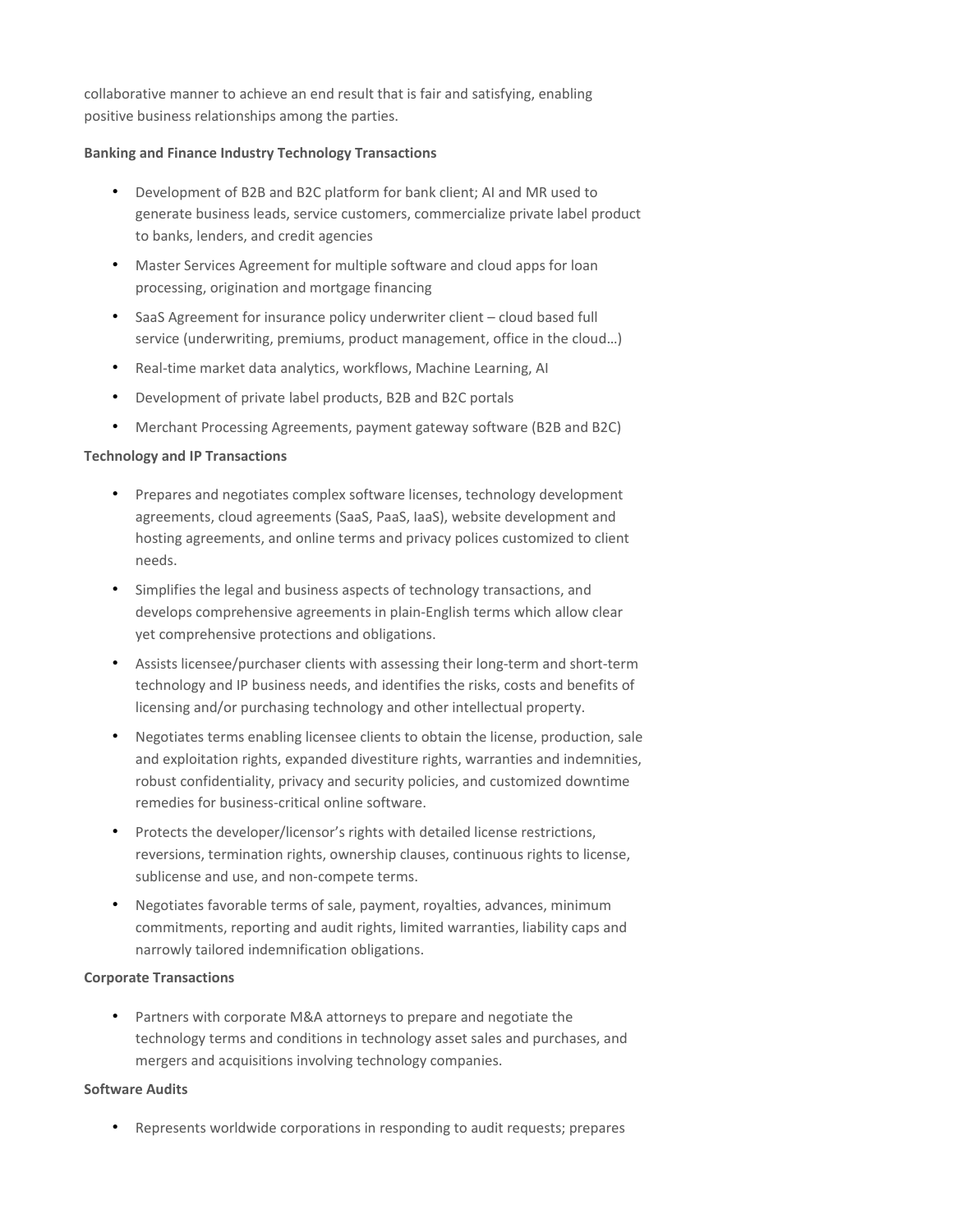protective agreements, including customized audit scope agreements and triparty nondisclosure agreements; assists CIO and IT teams with preparing audit reports and limiting audit requirements; and negotiates settlement agreements between vendors and licensees.

### **Intellectual Property Transactions**

- Negotiates intellectual property licenses enabling manufacturers of uniforms and baby products to use and exploit third-party intellectual property in the development, manufacture and sale of their products.
- Negotiates co-branding and private label agreements for an international financial services corporation.

### **Sports and Entertainment Law**

- Represents licensees and licensors of proprietary intellectual property for use in the manufacture of various products.
- Represents international brands in the consumer products and entertainment industries, as well as not-for-profits, in negotiating promotional and sponsorship agreements for co-branded products at large-scale venues and events around the world.
- Represents authors and publishers in the negotiation of publishing and license agreements.

### **EDUCATION**

- Saint Louis University School of Law (J.D., *cum laude*, 1996)
	- o Melvin Friedman Real Estate Fellowship
	- o Trans-Atlantic Law Journal, Staff Editor
- Boston University (B.S., *magna cum laude*)

### **PROFESSIONAL ACTIVITIES**

- The Missouri Bar
- Bar Association of Metropolitan St. Louis
- American Bar Association
- California Bar Association
- Licensing Executives Society

### **CHARITABLE AND CIVIC INVOLVEMENT**

- American Heart Association Go Red for Women ("Circle of Red" member; 2017 Auction Committee)
- Legal Services of Eastern Missouri Justice for All Ball (Committee Member, 2012 present; Auction Co-Chair, 2014)

### **ACCOLADES**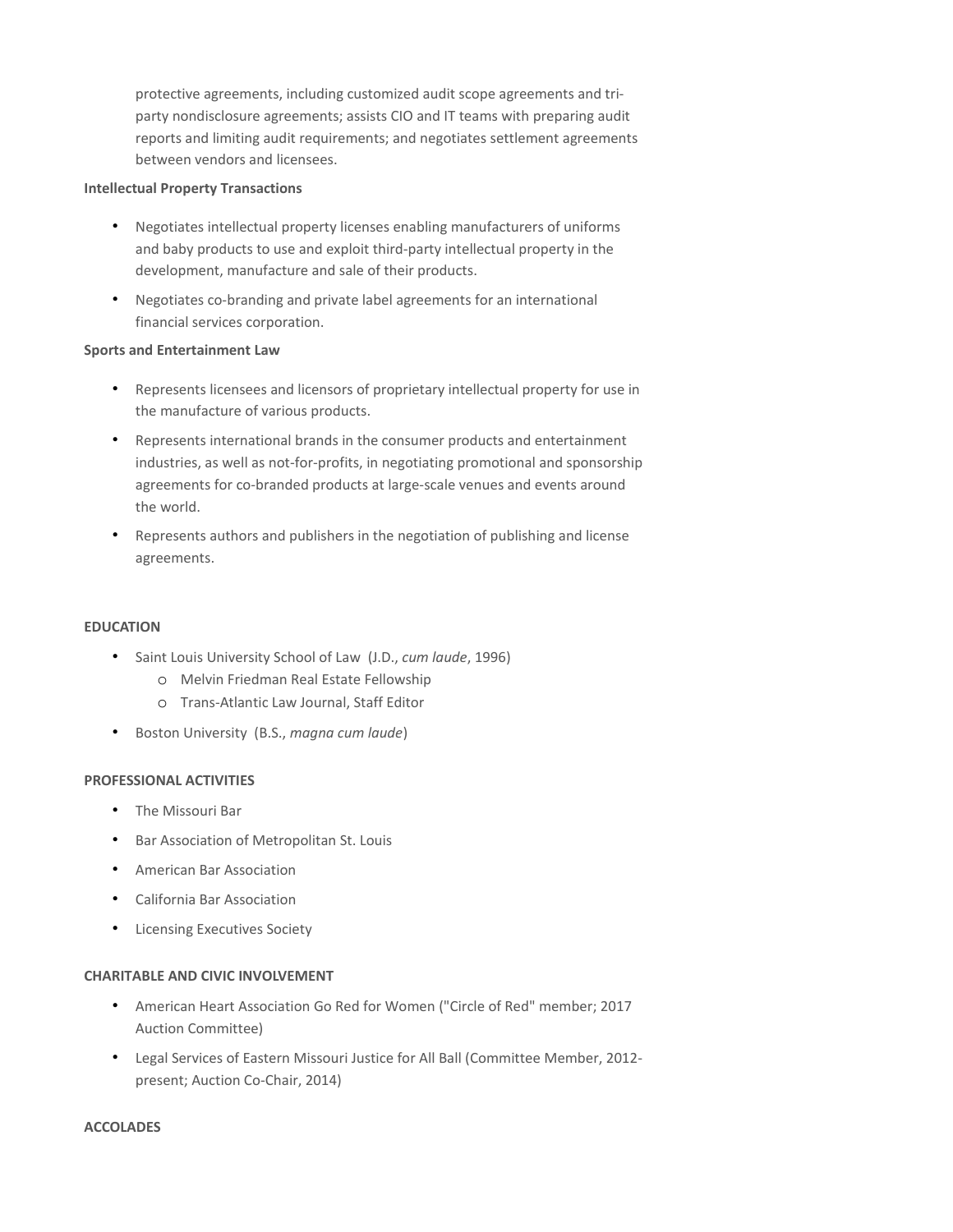- *The Best Lawyers in America®;* Technology Law (2018-present)
- Named a Who's Who in Technology by the St. Louis Business Journal (2007)

### **BACKGROUND**

Prior to joining the firm, Saraann was in private practice at another area firm.

# **EXPERIENCE**

### **IP, IT Diligence for \$135 Million Acquisition of Animal Health Products Manufacturer**

Represented a manufacturer and marketer of pet care and nutrition products in its \$135 million acquisition of a wholesaler of small-animal wellness brands. Handled diligence on all intellectual property and information technology aspects of the transaction.

### **\$35 Million Recapitalization with Private Equity Sponsor Funding**

Advised client on a recapitalization of a revenue cycle management company with funds from a private equity sponsor. The funds came in as equity, senior debt and subordinated debt with portions paid at closing as well as through a possible earn-out. The transaction required a simultaneous buyout of an affiliated joint venture and the execution of complicated software licensing and development agreements between the affiliate and the target company, which was to be controlled by the private equity sponsor post-closing.

### **Acquisition of Online Apparel Ecommerce Business, Related IP Assets**

Represented an investment firm client in the acquisition at auction of an online specialty retailer's ecommerce business and related intellectual property assets, including trademarks and domain names, as well as merchandise and other assets. Transaction included negotiating asset purchase agreement, participating in bankruptcy negotiations, review of IP contracts, negotiating of loan document, conducting diligence of IP, as well as transition agreement for continued operation of ecommerce websites and onboarding of IP portfolio.

# **Software License, SaaS Agreements for State-of-the-Art Technology for Banking Clients**

Negotiated software license and SaaS agreements for multiple banking clients to obtain rights to license, access and use state-of-the-art financial services technology for each bank's internal businesses and their customers, including electronic billing and payment, processing services, online banking, mobile banking, ACH, card application solutions, enterprise payments, and financial performance and risk management.

# **Software License, Subscription Agreements for Financial Services Company Offering**

## **Custom Client Access**

Negotiated software license and subscription agreements for a financial services company which provided the client access to and use of specialized trust administration and wealth management applications, the integration of financial information from external accounting platforms, and the creation of customized client portals for end user online access to designated data and reports.

#### **Secondment for Fortune 250 Financial Data Services Technology Leader**

Multi-year secondment to a Fortune 250 company in the financial data services industry. Worked several days per week onsite supporting several of the client's global operations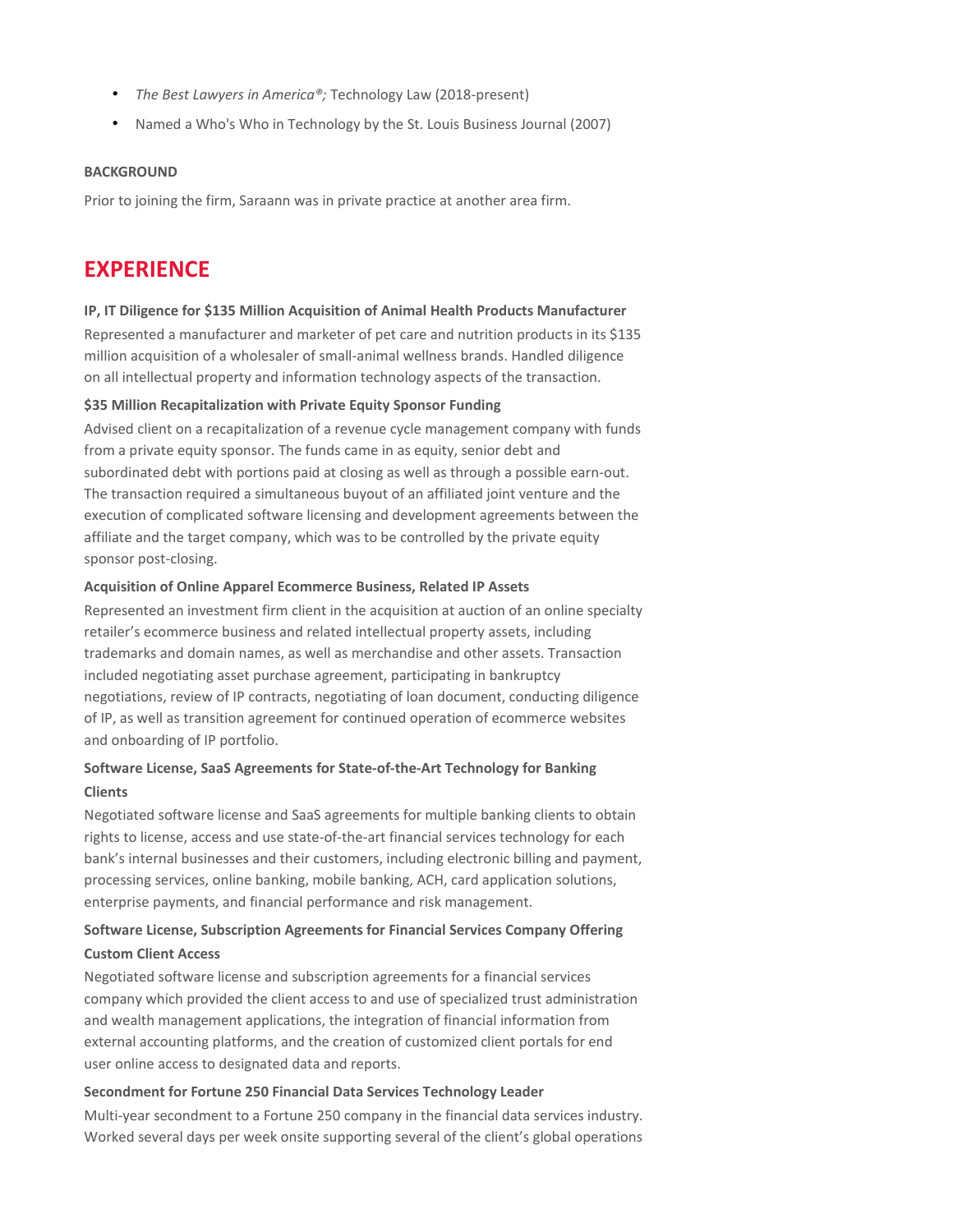and technology business groups. Drafted and negotiated enterprise, worldwide software license agreements, SaaS agreements and consulting agreements to enable growth of client's technology operations and global customer support, and new products and services offerings. Originally a three-month secondment, the client extended the assignment to a multi-year engagement.

### **Counsel to Worldwide Leader in the Payments Technology Industry**

Counseled worldwide leader in the payments technology industry across a variety of practice areas in connection with technology development and licensing, and payment processing service offerings.

### **\$35 Million Proprietary Software Purchase for Gaming Software Client**

Represented a leading international provider of gaming software in the purchase of proprietary software valued at \$35 million, including the negotiation of complex noncompete clauses and source code escrow.

### **Software Audit Representation for Global Clients**

Represented worldwide manufacturers, health care providers and services providers in multi-location, enterprise-wide software audits opposite major multinational technology corporations.

### **Asset Sale for Software Developer**

Represented a software development company in its sale of assets to a national health care services company in the provider health care and risk management solutions market.

### **License Agreements for Baby Products Manufacturer**

Negotiated license agreements for manufacturer of baby bottles/teething toys, including rights to names, likenesses, trademarks, copyrights, images and other proprietary intellectual property.

### **Negotiated Full Product, Services Solution for Health Care Provider**

Represented an independent, regional, nonprofit health care provider in the negotiation of a full product and services solution for its enterprise. This included licenses for term and perpetual software products, subscription software, cloud-based software and services, shared computing services, platform products, third party software, hardware and separate implementation.

### **Negotiated Software Licenses, and SaaS, and Professional Services Agreements for Fortune 500 Client**

Negotiated agreements for a three-phase global financial and manufacturing operating system replacement, including enterprise licenses with customized software, consulting services and hosted services for a Fortune 500 manufacturer and designer of engineered components.

### **Negotiated Master Agreement for Major Manufacturer**

Created and negotiated a Fortune 500 technology company's Master Agreement for enterprise-wide software, support and hosted services covering automation and workflow systems, managed IT services and online gateway for payment processing, funding, treasury management and receivables among corporations, banks and trading partners.

# **Negotiation of Global Trade Finance Services Agreement for Global Commercial Corporation**